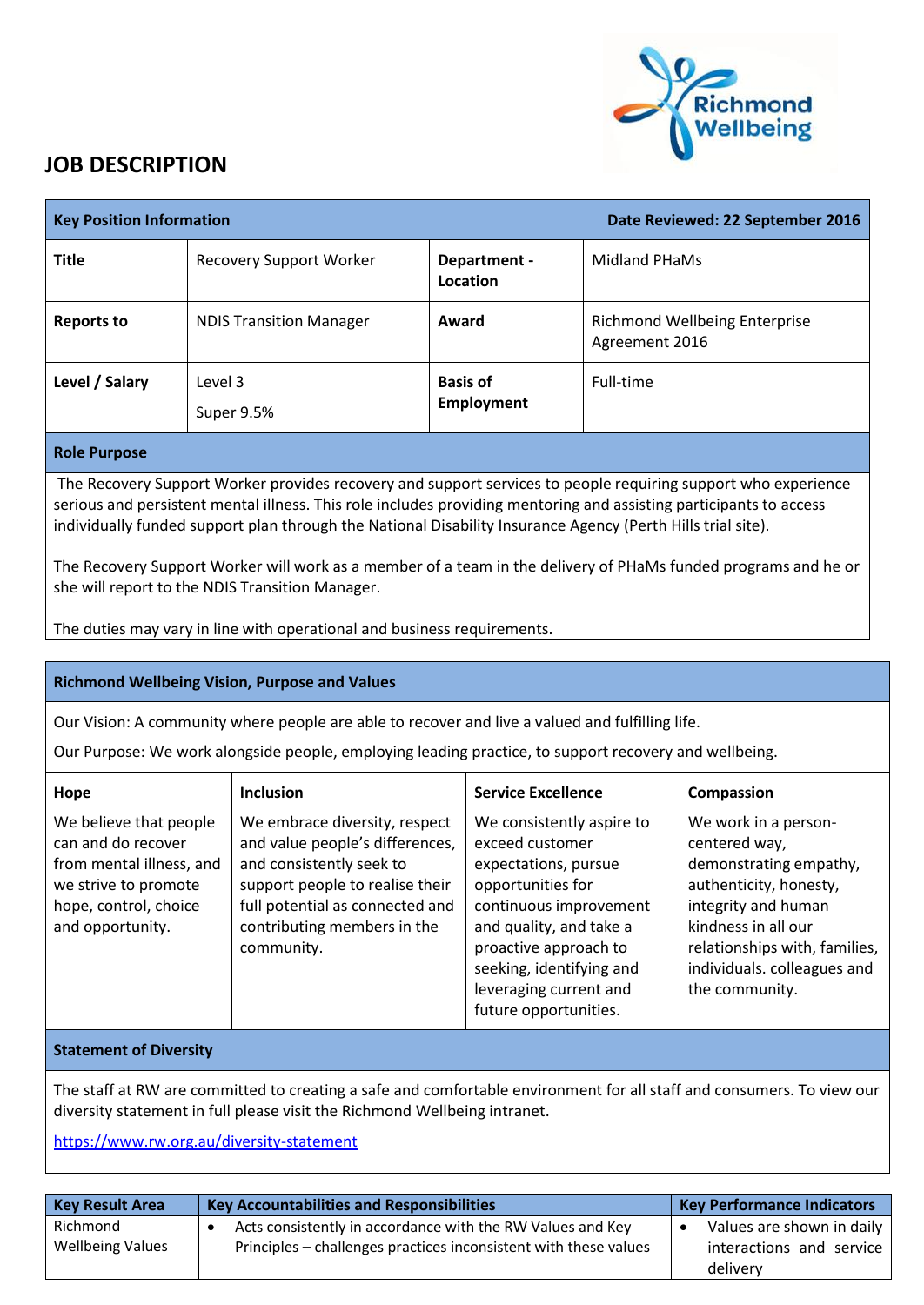|                           | and uses values as a basis for managing relationships and                  |                                                 |
|---------------------------|----------------------------------------------------------------------------|-------------------------------------------------|
|                           | decision making                                                            |                                                 |
|                           | Actively engage in self-reflection and develop own practice<br>$\bullet$   |                                                 |
| People Accessing          | Recovery and disability support plans are reviewed,<br>$\bullet$           | Record of plans<br>$\bullet$                    |
| <b>Our Services</b>       | developed and carried out in a co-productive way, one that                 | Record of carer/family<br>$\bullet$             |
|                           | facilitates choice and control by the individual, and alongside            | members engagement                              |
|                           | the individual and his or her carer, family and/or other                   | Record of informed<br>$\bullet$                 |
|                           | significant natural supports in accordance with the                        | consent.                                        |
|                           | individual's choice.                                                       | Record of critical<br>$\bullet$                 |
|                           | Individuals are coached and mentored to reframe mental<br>$\bullet$        | incidents and risk                              |
|                           | distress as a normal, valuable and potentially life enhancing              | management.                                     |
|                           | experience: to find and maintain hope, to re-establish a                   | Record that<br>$\bullet$                        |
|                           | positive identity, to build a meaningful life, and, to take                | confidentiality and                             |
|                           | responsibility and control.                                                | privacy is maintained at                        |
|                           | Linkages to other services, supports and community                         | all times.                                      |
|                           | networks are facilitated.                                                  | Record of hours of direct<br>$\bullet$          |
|                           | Recovery and safeguarding plans are developed, maintained                  | and indirect work with                          |
|                           | and reviewed and continuously improved as required.                        | clients.                                        |
|                           | Family members, carers and friends and other agencies are                  | Record of interagency<br>$\bullet$              |
|                           | included where possible and with the consent of the                        | communications.                                 |
|                           | participant.<br>Critical incidents and other risk incidents are dealt with | Feedback records.                               |
|                           | according to the Organisation's Policies and Procedures and                |                                                 |
|                           | funding body requirements.                                                 |                                                 |
|                           | Makes the most effective and efficient use of their time in<br>$\bullet$   |                                                 |
|                           | being with clients                                                         |                                                 |
|                           | Participate in team projects that benefit clients.<br>٠                    |                                                 |
|                           | The Recovery Support Worker is to ensure positive and<br>$\bullet$         |                                                 |
|                           | professional relationships are maintained and fostered in a                |                                                 |
|                           | positive and professional manner to uphold the best                        |                                                 |
|                           | outcomes for individual participants and their families                    |                                                 |
| <b>Service Operations</b> | Programs are delivered within the allocated hours and in<br>$\bullet$      | Record of adherence to<br>$\bullet$             |
|                           | accordance with specified quality standards.                               | hours of work to contract                       |
|                           | Client records are maintained including individualized plans,              | specifications.                                 |
|                           | case notes, reports and data collective in accordance with RW              | Record<br>$\bullet$<br>that                     |
|                           | policies and data recording requirements.                                  | documentation<br>is                             |
|                           | The Recovery Support Worker will contribute to the<br>$\bullet$            | maintained as per the                           |
|                           | evaluation of Richmond Wellbeing's indivisualised funding                  | Organization's<br>Policies                      |
|                           | programs.                                                                  | and Procedures and is                           |
|                           |                                                                            | accurate, legible<br>and                        |
|                           |                                                                            | concise.                                        |
|                           |                                                                            | Record of review<br>and<br>$\bullet$            |
|                           |                                                                            | improvement<br>of                               |
|                           |                                                                            | individual plans.                               |
|                           |                                                                            | Audit results of client<br>$\bullet$<br>records |
|                           |                                                                            | Record of contribution to<br>$\bullet$          |
|                           |                                                                            | program evaluation.                             |
| Employee                  | Positive and constructive work environment is promoted<br>$\bullet$        | of<br>Records<br>required<br>$\bullet$          |
| Contribution              | where employees are valued.                                                | training, supervision and                       |
|                           | Employees adhere to the RW Code of Conduct and Ethics and<br>$\bullet$     | reviews are kept                                |
|                           | <b>Policy and Procedures</b>                                               |                                                 |
|                           | Attends Core Training and maintains all compliance<br>$\bullet$            |                                                 |
|                           | requirements relevant to their role and employment with RW                 |                                                 |
|                           | To carry out other duties which may be required, requested<br>٠            |                                                 |
|                           | or directed and which are within the person's capability and               |                                                 |
|                           | training to perform                                                        |                                                 |